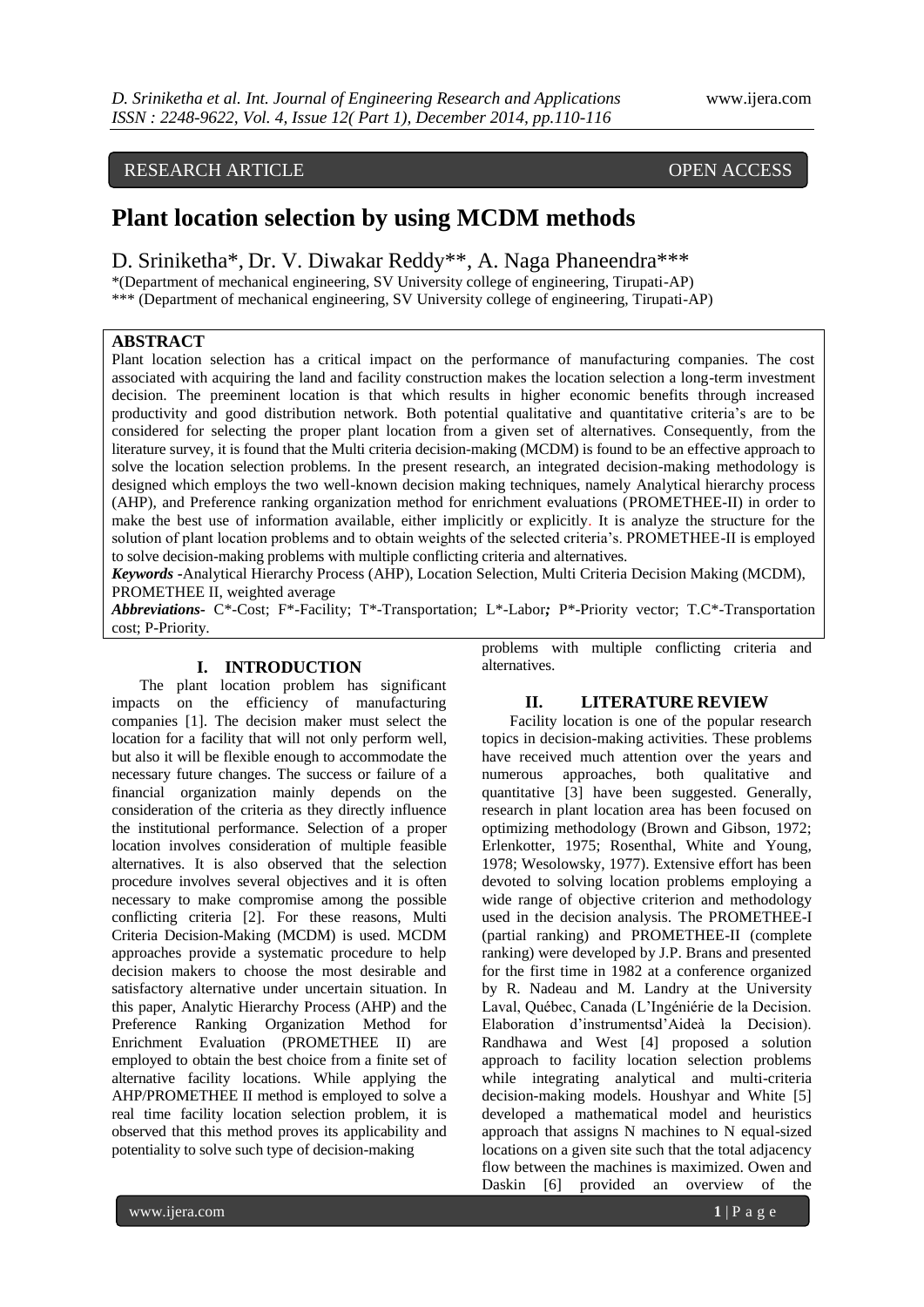methodologies that have been developed for solving facility location selection problems.

#### Ⅲ**. PROPOSED METHODOLOGIES Analytic Hierarchy Process (AHP)**

AHP, develop by Saaty [7] (1980), addresses how to determine the relative importance of a set of activities in a multi-criteria decision problem. It decomposes and simplifies the problem. It deals with tangible qualitative criteria alongside tangible quantitative criteria [8, 9].The AHP method is based on three principles: first, structure of the model; second, comparative judgment of the alternatives and the criteria; third, synthesis of the priorities.

Step1: Determination of criteria's, their sub criteria's and locations. Construct a hierarchal structure of the model.1

Step2: Determinations of relative importance of each of the alternative with respect each criterion and find the priority vector by using the formula

$$
p = \frac{1}{n} \sum_{j=1}^n \frac{aij}{\sum_j^n aij} \qquad i, j = 1, 2 \dots n \qquad (1)
$$

 $n =$  number of criteria

Step3: overall priority weight determination of each of these alternatives and comparing the weight with the locations.

Step4: multiply each value in the first column of the pair-wise comparison matrix by the relative priority of the first item considered. Continue the same procedure for other items. Sum the values across the row to obtain a vector of values labeled "weighted sum factor" (wsf)

 $wsf = \sum aij * pj$  $i, j = 1, 2, ..., n$  ------ (2)

Step5: divide the elements of the vector weighted sum obtained in step4 by the corresponding priority values to get the consistency vector [10]

Consistency vector= $wsf_i/p_i$ ---------------- (3) Step6: compute the average of the values computed in step5. This average is denoted as  $\lambda_{\text{max}}$  [11, 12].

Step7: compute the consistency index (C.I) C.I=  $(\lambda_{\text{max}} - n) / (n-1)$  ------------ (4) Where n is the number of items being comparing

Compute the consistency ratio  $(CR) = CI/RI$ .

# Ⅳ**. CASE STUDY**

As a case study for location selection problem, four locations have been selected to choose the best one with required criteria's. They are Ultra-tech cement factory at Bogasamudra (L1), Bharathi cement factory at Kadapa (L2), Lanco cement factory at Srikalahasthi (L3) and Penna cement industries at Tadipatri (L4). The main factors considered in this problem are cost, facility, transportation and labor. Sub-factors considered in this case study are land cost (C1) in which plant is constructed, initial investment (C2), setup cost (C3), viability and cost of energy (C4) like gas, electricity etc., transportation cost (C5), availability of raw materials (C6), ease of expansion (C7), inbound transportation cost (C8) includes material handling cost, inventory maintenance cost etc., , outbound transportation cost (C9) includes imports and export of materials, availability of skilled labor (C10), labor force competitors (C11), employment rate (C12) and wage rate (C13). AHP hierarchy can be multi-level hierarchy. The Saaty scale is considered to compare the relative importance one over the other.

**Table1: SAATY rating scale**

| <b>Intensity of</b><br>importance | <b>Definition</b> | <b>Explanation</b>       |  |  |
|-----------------------------------|-------------------|--------------------------|--|--|
|                                   | Equal             | Two factors contribute   |  |  |
|                                   | importance        | equally to the objective |  |  |
|                                   | Somewhat          | Experience and           |  |  |
| 3                                 | more important    | judgment slightly favor  |  |  |
|                                   |                   | one over the other       |  |  |
|                                   | Much more         | Experience and           |  |  |
| 5                                 | important         | judgment strongly favor  |  |  |
|                                   |                   | one over the other       |  |  |
|                                   |                   | Experience and           |  |  |
|                                   | Very much         | judgment strongly favor  |  |  |
| 7                                 | more important    | one over the other. Its  |  |  |
|                                   |                   | importance is            |  |  |
|                                   |                   | demonstrated in practice |  |  |
|                                   |                   | The evidence favoring    |  |  |
| 9                                 | Absolutely        | one over the other is of |  |  |
|                                   | more important    | the highest possible     |  |  |
|                                   |                   | validity                 |  |  |
|                                   | Intermediate      | When compromise is       |  |  |
| 2,4,6,8                           | values            | needed                   |  |  |

Based on proposed methodology, the steps are applied for assessment and selection of plant location. In this part we deal with application of these steps.

**Step1:** 

The first step of AHP is the hierarchal structure of the plant location selection.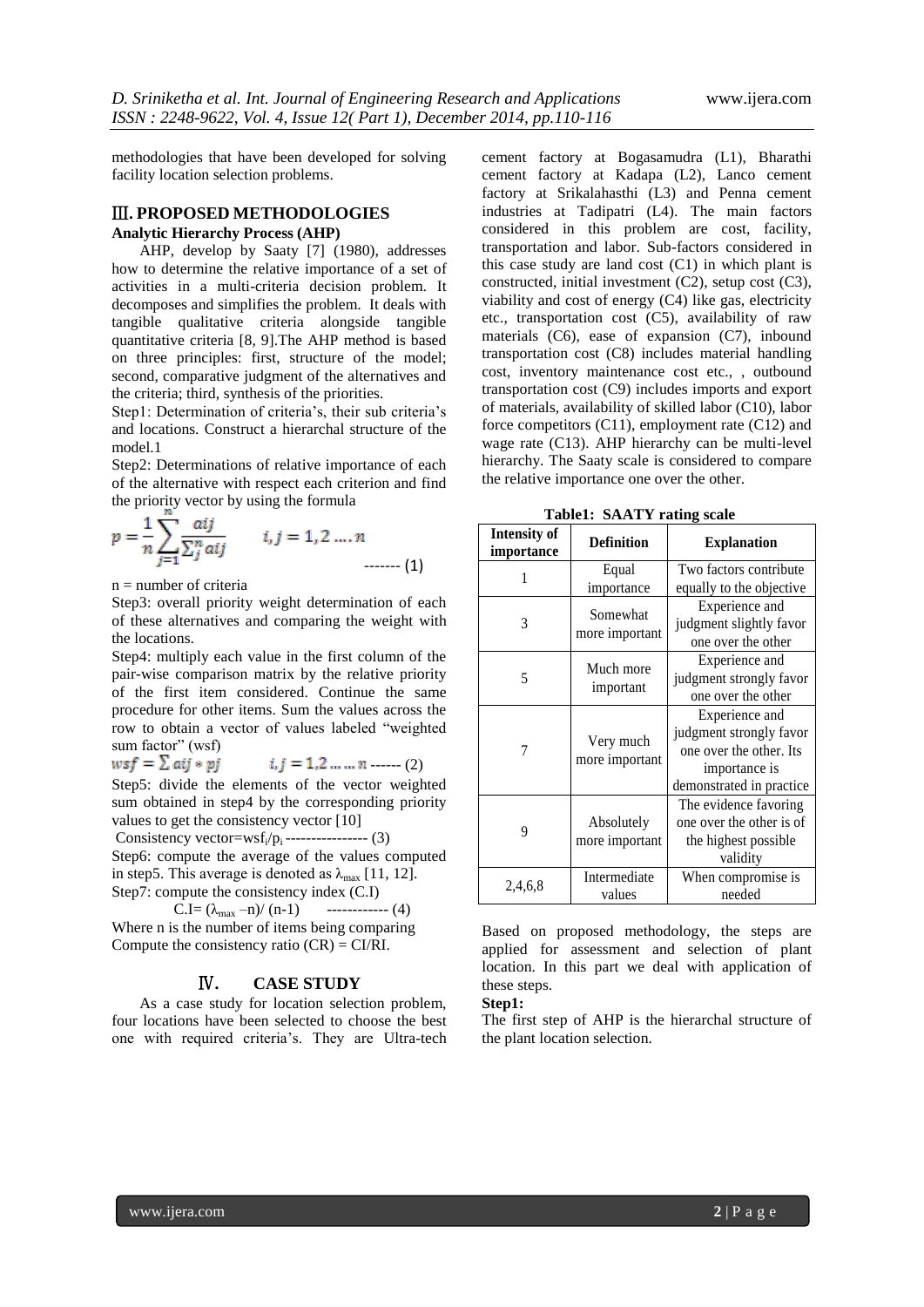

Fig1. Hierarchal structure of the AHP model.

#### **Step2:**

**Table2**: **Comparison matrix for criteria**

| <b>Criteria</b> | $\mathrm{C}^*$ | $\mathbf{F}^*$ | $T^*$ | L* | P*    |
|-----------------|----------------|----------------|-------|----|-------|
| ∩*              |                |                |       |    | 0.462 |
| F*              | 1/7            |                |       |    | 0.249 |
| $T^*$           | 1/2            | 1/4            |       | 5  | 0.209 |
| [ *             | l/3            | 1/3            | 1/5   |    | 0.079 |

**Table3**: **Comparison matrix for cost sub-criteria**

| ~∗ | $\mathsf{\Gamma}^{\scriptscriptstyle{\mathsf{1}}}$ | o۳  | C3 | <b>D*</b> |
|----|----------------------------------------------------|-----|----|-----------|
| 21 |                                                    | 1/5 |    | 0.0810    |
| ີາ |                                                    |     | C  | 0.6521    |
| 23 |                                                    | 1/6 |    | 0.6320    |

#### **Table4**: **comparison matrix for facility subcriteria**

| F* | Ω4 | C5  | C6  |     | P*     |
|----|----|-----|-----|-----|--------|
| C4 |    | 1/5 | 1/4 | 1/4 | 0.0630 |
| C5 |    |     |     |     | 0.5690 |
| C6 |    | 1/5 |     | 1/5 | 0.1310 |
|    |    | /4  |     |     | 0.2350 |

**Table5**: **comparison matrix for transportation sub-criteria**

| $TC^*$ |  | P* |
|--------|--|----|
|        |  |    |
|        |  | o  |

**Table6**: **comparison matrix for labor subcriteria**

| I * | C10 | C11 | C12 | C13 | $P*$   |
|-----|-----|-----|-----|-----|--------|
| C10 |     |     |     |     | 0.6340 |
| C11 | 1/5 |     | 1/4 | 1/3 | 0.0668 |
| C12 | 1/7 |     |     | 1/3 | 0.3510 |
| C13 | 1/9 |     |     |     | 0.1660 |

**Table7: Comparison matrix between C1 and locations**

| C1 |     | L2            | L3 | L4 | p*     |
|----|-----|---------------|----|----|--------|
|    |     | $\frac{1}{2}$ |    |    | 0.2360 |
| L2 |     |               |    |    | 0.4320 |
| L3 |     | 1/3           |    |    | 0.1860 |
| L4 | 1/3 | /2            |    |    | 0.1460 |

#### **Table8**: **Comparison matrix between C2 and locations**

| $C^{\sigma}$ | L2         | L3 | L4  | $P*$   |
|--------------|------------|----|-----|--------|
| L1           | 1/3        |    | 1/3 | 0.1340 |
| L2           |            |    |     | 0.4570 |
| L3           | 1/3        |    |     | 0.1710 |
| А            | $\sqrt{2}$ |    |     | 0.2390 |

www.ijera.com **3** | P a g e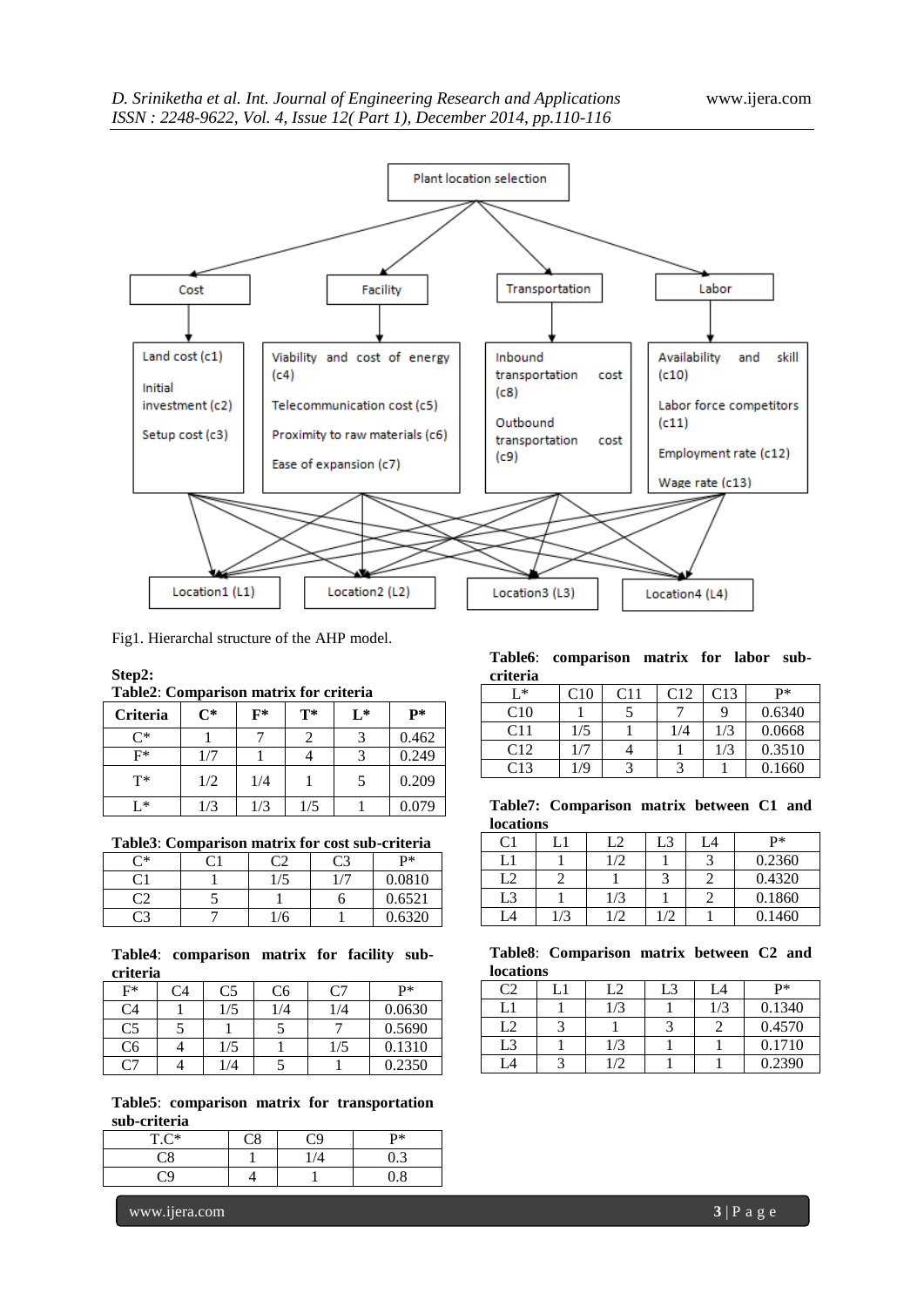| <b>locations</b> |     |     |     |        |
|------------------|-----|-----|-----|--------|
| C <sub>3</sub>   | L2  | L3  | L4  | $P*$   |
| L1               | 1/4 | 1/3 | 1/5 | 0.8800 |
| L2               |     | 1/3 | 1/2 | 0.1690 |
| L3               |     |     |     | 0.3780 |
|                  |     |     |     | 0.3650 |

**Table9**: **Comparison matrix between C3 and** 

In the same way calculated comparison matrices between all the sub-criteria's and locations were summarised in the table shown below

| criteria     | P    | $Sub-$<br>criteria | P    | L1   | L2   | L <sub>3</sub> | L4   |
|--------------|------|--------------------|------|------|------|----------------|------|
|              |      | C <sub>1</sub>     | 0.08 | 0.23 | 0.43 | 0.18           | 0.14 |
| $C^*$        | 0.46 | C <sub>2</sub>     | 0.65 | 0.13 | 0.45 | 0.17           | 0.23 |
|              |      | C <sub>3</sub>     | 0.63 | 0.88 | 0.16 | 0.38           | 0.36 |
|              |      | C <sub>4</sub>     | 0.23 | 0.27 | 0.53 | 0.12           | 0.07 |
| $F^*$        | 0.25 | C <sub>5</sub>     | 0.06 | 0.28 | 0.53 | 0.11           | 0.08 |
|              |      | C <sub>6</sub>     | 0.56 | 0.29 | 0.50 | 0.14           | 0.06 |
|              |      | C7                 | 0.13 | 0.50 | 0.30 | 0.14           | 0.05 |
|              |      | C8                 | 0.30 | 0.18 | 0.14 | 0.38           | 0.29 |
| $T^*$        | 0.21 | C9                 | 0.80 | 0.19 | 0.15 | 0.38           | 0.26 |
|              |      | C10                | 0.63 | 0.13 | 0.36 | 0.21           | 0.28 |
|              |      | C11                | 0.06 | 0.21 | 0.31 | 0.06           | 0.41 |
| $L^*$        | 0.08 | C12                | 0.35 | 0.20 | 0.12 | 0.06           | 0.62 |
|              |      | C13                | 0.16 | 0.36 | 0.37 | 0.22           | 0.06 |
| Total weight |      |                    | 0.30 | 0.34 | 0.19 | 0.23           |      |

#### **Table10**: **final priority table**

Step4: Weighted sum factor **Table11**: **Normalized matrix of Table-1**

|                | Normalized matrix |        |        |        |        |
|----------------|-------------------|--------|--------|--------|--------|
| criteria       | $C^*$             | F*     | т*     | $I^*$  | p*     |
| $\mathsf{C}^*$ | 0.5000            | 0.7912 | 0.2758 | 0.2727 | 0.4599 |
| $F^*$          | 0.0830            | 0.1318 | 0.5517 | 0.2727 | 0.2598 |
| $T^*$          | 0.2500            | 0.0329 | 0.1329 | 0.3636 | 0.1961 |
| $I^*$          | 0.1665            | 0.0439 | 0.0345 | 0.0909 | 0.0839 |

For  $C^*$ :  $(0.5^*0.4599)$  +  $(0.7912^*0.2598)$  +  $(0.2758*1961) + (3*0.0839) = 2.6626$ 

Weighted sum factor for other criteria`s can be calculated by using the equation (2).

**Step5**: Consistency vector

For C\*: 2.6626/0.4599 =  $5.7895$ 

In the same way consistency vectors for remaining criteria`s can be calculated by using equation (3). **Step6**:  $\lambda_{\text{max}} = 4.1896$ 

**Step7**: Due to the difficult decision and the limited human discernment, several contradictions or meanderings may occur in connection to the listed demands. In order to detect such inconsistencies, SAATY developed:

a consistency ratio (C.R.) and

a consistency index (C.I.) [13, 14, 15].

C.I= $(\lambda_{max} - n)/(n-1)$ = (4.1896-4)/3 = 0.0632

Check for consistency using consistency ratio  $(C.R) = C.I/R.I$ 

Where R.I is Random Consistency Index

| Table12: RCI values for different values of $n$ |  |  |  |
|-------------------------------------------------|--|--|--|
|-------------------------------------------------|--|--|--|

|  |  |  | $\boxed{\text{R.I} \mid 0 \mid 0 \mid 0.58 \mid 0.9 \mid 1.12 \mid 1.24 \mid 1.32 \mid 0.41 \mid}$ |  |
|--|--|--|----------------------------------------------------------------------------------------------------|--|

The outcome for the consistency value, having a R.I of 0.9 for  $n = 4$  is

 $C.R = 0.0632/0.9 = 0.07$ 

If the CR value is greater than 0.10, then it is a good idea to study the problem further and reevaluate the pair wise comparisons.

#### **Table13**: **priority order**

|     | Weight | rank |
|-----|--------|------|
| - 1 | 30%    |      |
| L2  | 34%    |      |
| L3  | 19%    |      |
|     | 22%    |      |

The high total weight of the location (L2) shows that it is the best location out of all considered locations due to moderate land cost, low setup cost, high initial investment. The availability of energies like electricity and gas is even more, lesser telecommunication cost, higher availability of raw materials, more chances to ease of expansion. The location has more availability of skilled workers, moderate wage rate and employment rate.

#### **V. PROMETHEE II methodology**:

 Preference function based outranking method is a special type of MCDM tool that can provide a ranking ordering of the decision options. The PROMETHEE (preference ranking organization method for enrichment evaluation) method was developed by Brans and Vincke in 1985 [16]. The PROMETHEE I method can provide the partial ordering of the decision alternatives, whereas, PROMETHEE II method can derive the full ranking of the alternatives. The procedural steps as involved in PROMETHEE II method are enlisted as below [17, 18]

**STEP 1:** Normalize the decision matrix using the following equation:

 $R_{ij}$ = [ $X_{ij}$ - min  $(X_{ij})$ ] / [max  $(X_{ij})$ -min  $(X_{ij})$ ]  $(i=1, 2, 3, \ldots, j=1, 2, \ldots, m)$  (5) Where,

 $X_{ii}$  is the performance measure of i<sup>th</sup> alternative with respect to  $j<sup>th</sup>$  criteria.

**STEP 2:** Calculate the evaluative difference of i<sup>th</sup> alternative with respect to other alternative. This step involves the calculation of differences in

www.ijera.com **4** | P a g e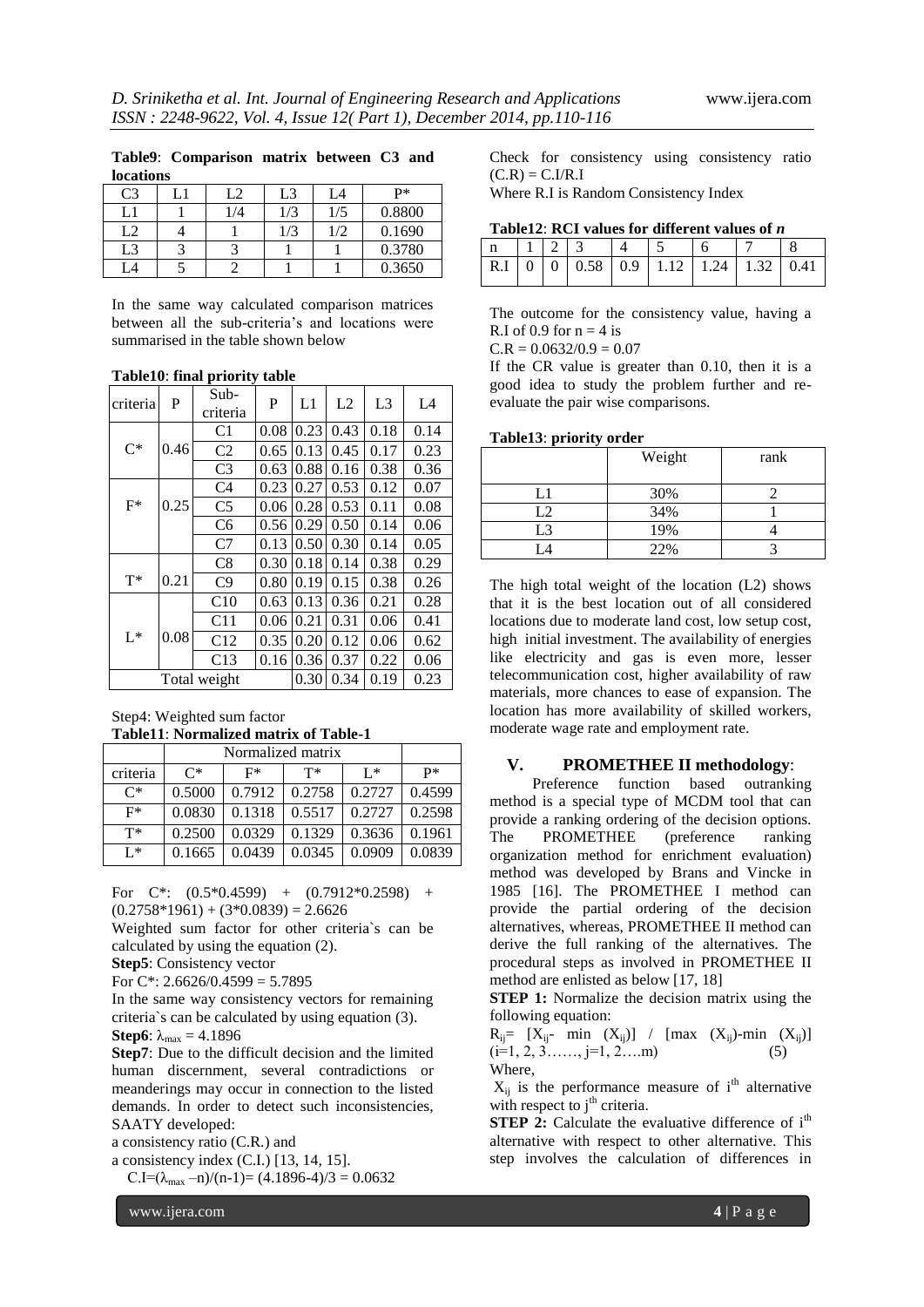criteria values between different alternative pair wise.

**STEP 3:** Calculate preference function,  $P_i(i, i')$  $P_i$  (i, i') =0 if  $R_{ij} \leq R_{i}$  $\overrightarrow{P}_i$  (i, i') = ( $R_{ij} - R_{i'j}$ ) if  $R_{ij} > R_{i'j}$ 

**STEP 4:** The aggregate preference function taking in to account the criteria weight. Aggregate preference function,

$$
\prod_{j=1,j=1}^{m,m} = \frac{\sum W_j P_j(i,j)}{\sum W_j}
$$
\n
$$
\text{Where } W_i \text{ is the relative importance (weight) of } i^{\text{th}}
$$

Where  $W_j$  is the relative importance (weight) of  $j<sup>th</sup>$ criteria

**STEP 5:** Determine the leaving and entering outranking flows as follows:

Leaving or positive flow for i<sup>th</sup> alternative

$$
\Phi^+(i) = \frac{1}{n-1} \sum_{i'=1}^n \pi(i, i') \quad \text{for } (i \neq i') \text{ --- } (7)
$$

Entering or negative flow for  $i<sup>th</sup>$  alternative

 $\Phi$ <sup>c</sup>(i) =  $\frac{1}{i}$  =  $\frac{1}{i}$  =  $\frac{1}{i}$  for (i  $\neq$  i) ---- (8) Where, n is the number of alternatives.

Here, each alternative faces (n-1) other alternatives. The leaving flow express how much an alternative dominates the other alternative, while the entering flow denotes how much an alternative's dominated by other alternatives. Based on these outranking flows, the PROMETHEE-1 method provide a partial pre order of the alternatives, whereas the PROMETHEE-2 method give the complete pre order by using the net flow, though it losses much information of preference relations.

Calculate the net outranking flow for each alternative.

Ф (i) = Ф <sup>+</sup> (i) – Ф - (i) ------------------------- (9)

Determine the ranking of all the considered alternatives depending on the values of  $\phi$  (i). The higher value of  $\phi$  (i), the better is alternative. Thus

the best alternative is the one having the highest ф (i) value.

#### **VI. CASE STUDY**

The same example is considered here to demonstrate the applicability and effectiveness of PROMETHEE II method as a MCDM tool. This example takes into account thirteen facility location selection criteria and four alternative facility locations. The objective and sub-objective information regarding different location selection criteria are taken from the AHP' methods are shown in the below table. Based on proposed methodology, the steps are applied for assessment and selection of plant location.

#### **Table14: Selecting criteria for location selection and Weight**

| code           | Criteria                   | weight |
|----------------|----------------------------|--------|
| C1             | Land cost                  | 0.081  |
| C <sub>2</sub> | Initial investment         | 0.6521 |
| C <sub>3</sub> | Setup cost                 | 0.632  |
| C <sub>4</sub> | Viability and cost of      | 0.235  |
|                | energy                     |        |
| C <sub>5</sub> | Telecommunication cost     | 0.063  |
| C <sub>6</sub> | Proximity to raw materials | 0.569  |
| C7             | Ease of expansion          | 0.131  |
| C8             | Inbound transportation     | 0.3    |
|                | cost                       |        |
| C9             | Outbound transportation    | 0.8    |
|                | cost                       |        |
| C10            | Availability and skilled   | 0.634  |
|                | labor                      |        |
| C11            | Labor force                | 0.0622 |
| C12            | Employment rate            | 0.351  |
| C13            | Wage rate                  | 0.166  |

**Step1: Table15: Normalized decision matrix**

| locations | ◡ | o۵<br>◡ | C3     | C4     | w      | C6     | $\sim$<br>◡ | C8     | C9     | C10    | C11    | $\cap$ 10<br>◡▴▵ |        |
|-----------|---|---------|--------|--------|--------|--------|-------------|--------|--------|--------|--------|------------------|--------|
| ப         |   |         |        | 0.3287 | 0.5479 | 0.5479 |             | 0.4363 |        |        |        |                  | 0.4363 |
| ∸         |   |         |        |        |        |        | 0.5479      | υ      |        |        | 0.7741 | 0.2637           |        |
| <b>LU</b> |   |         | 0.2739 |        |        |        |             |        |        |        |        |                  | 0.4363 |
| LA        |   | 0.5753  | 0.3767 |        |        |        |             | 0.7272 | 0.5945 | 0.5479 |        |                  |        |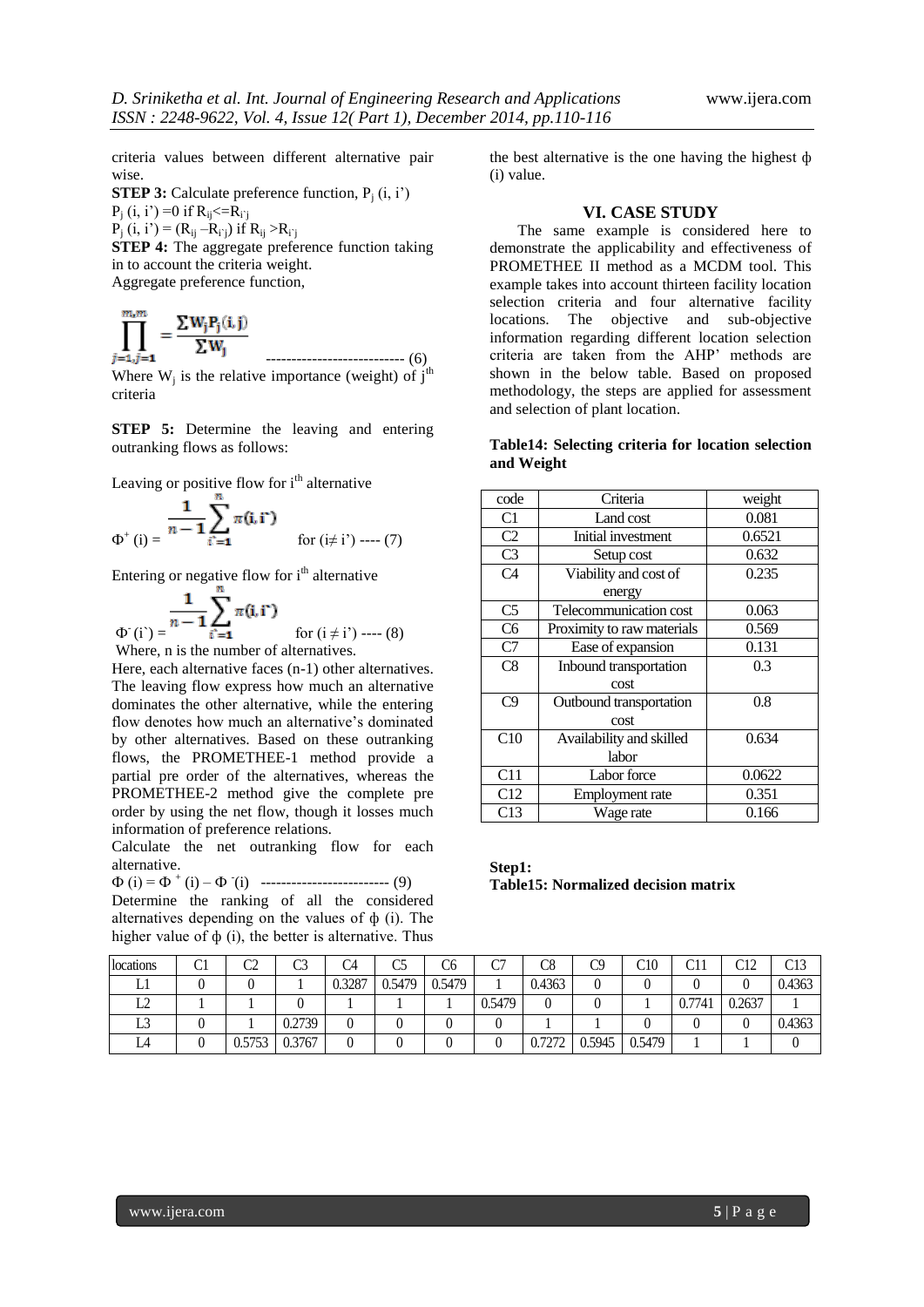| Table 16: Preference functions for all the pairs of alternative |          |                |              |                |                |                |          |          |          |          |              |              |          |
|-----------------------------------------------------------------|----------|----------------|--------------|----------------|----------------|----------------|----------|----------|----------|----------|--------------|--------------|----------|
| Location                                                        | C1       | C <sub>2</sub> | C3           | C <sub>4</sub> | C <sub>5</sub> | C <sub>6</sub> | C7       | C8       | C9       | C10      | C11          | C12          | C13      |
| pairs                                                           |          |                |              |                |                |                |          |          |          |          |              |              |          |
| (L1,L2)                                                         | 1        |                | $\Omega$     | 0.67           | 0.45           | 0.45           | $\theta$ | $\Omega$ | $\Omega$ | 1        | 0.77         | 0.2          | 0.56     |
| (L1,L3)                                                         | $\Omega$ |                | $\Omega$     | $\Omega$       | $\Omega$       | $\Omega$       | $\Omega$ | 0.56     |          | $\Omega$ | $\Omega$     | $\Omega$     | $\Omega$ |
| (L1,L4)                                                         | $\Omega$ | 0.57           | $\Omega$     | $\Omega$       | $\Omega$       | $\Omega$       | $\Omega$ | 0.29     | 0.59     | 0.54     |              |              | $\Omega$ |
| (L2,L1)                                                         | $\Omega$ | $\theta$       | 1            | $\Omega$       | $\Omega$       | $\Omega$       | 0.45     | $\Omega$ | $\Omega$ | $\Omega$ | $\Omega$     | $\Omega$     | $\Omega$ |
| (L2,L3)                                                         | $\Omega$ | $\Omega$       | $\Omega$     | $\Omega$       | $\Omega$       | $\Omega$       | $\theta$ |          |          | $\Omega$ | 0.22         | $\Omega$     | $\Omega$ |
| (L2,L4)                                                         | $\Omega$ | $\Omega$       | $\theta$     | $\Omega$       | $\Omega$       | $\Omega$       | $\Omega$ | 0.72     | 0.59     | $\Omega$ | $\theta$     | 0.73         | $\Omega$ |
| (L3,L1)                                                         | $\Omega$ | $\Omega$       | 0.72         | 0.3            | 0.54           | 0.54           |          | $\Omega$ | $\Omega$ | $\Omega$ | 0.77         | $\Omega$     | $\Omega$ |
| (L3,L2)                                                         | 1        | $\Omega$       | $\Omega$     |                |                |                | 0.59     | $\Omega$ | $\Omega$ | 0.54     |              | 0.26         | 0.56     |
| (L3,L4)                                                         | $\Omega$ | $\Omega$       | 0.1          | $\Omega$       | $\Omega$       | $\Omega$       | $\theta$ | $\Omega$ | $\Omega$ | $\Omega$ | $\theta$     |              | $\Omega$ |
| (L4,L1)                                                         | $\Omega$ | $\Omega$       | 0.62         | 0.5            | 0.54           | 0.54           | 1        | $\Omega$ | $\Omega$ | $\Omega$ | $\Omega$     | $\Omega$     | 0.43     |
| (L4,L2)                                                         | 1        | $\Omega$       | $\Omega$     |                |                |                | 0.5      | $\Omega$ | $\Omega$ | 0.45     | $\Omega$     | $\theta$     | 1        |
| (L4,L3)                                                         | $\Omega$ | 0.4247         | $\mathbf{0}$ | $\mathbf{0}$   | $\Omega$       | $\Omega$       | $\theta$ | 0.27     | 0.40     | $\Omega$ | $\mathbf{0}$ | $\mathbf{0}$ | 0.43     |

# **Step3:**

**Step4:**

**Table17: Aggregate preference function**

| locations      |      | L2     | L3     | L4     |
|----------------|------|--------|--------|--------|
|                |      | 0.9981 | 0.9252 | 0.9481 |
| L2             | 0.99 |        | 1.035  | 0.9614 |
| L3             | 0.87 | 0.917  |        | 0.7916 |
| $\overline{A}$ | 0.08 | 1.0946 | 0.0502 |        |

**Step5:**

**Table18: Leaving and entering flows for different supplier**

| . .       |               |              |
|-----------|---------------|--------------|
| locations | Entering flow | Leaving flow |
|           | 0.9538        | 0.6528       |
| ຳ         | 1.3366        | 0.9999       |
| L3        | 0.8432        | 0.6456       |
|           | 0.780         | 0.55332      |

**Table19: Net Outranking Flow values for different supplier**

| Locations | Net out | Rank |
|-----------|---------|------|
|           | Ranking |      |
|           | Flow    |      |
| T 1       | 0.301   |      |
| $\gamma$  | 0.3332  |      |
| L3        | 0.1936  |      |
|           | 0.2201  |      |

# **VII. RESULT AND ANALYSIS**

The location with the highest net out ranking flow is considered as the best location with required inputs. The results are same as the AHP`s methodology with precision. By applying this methodology, best result is obtained without any errors.

# **VIII. CONCLUSION**

Location selection decision has long-term implications because changing the locations of the existing facilities may be quite expensive. It is therefore important to select the most appropriate location for a given industrial application which

www.ijera.com **6** | P a g e

will minimize the cost over an extended time period. The problem of facility location selection is a strategic issue and has significant impact on the performance of the manufacturing organizations. The present study explores the use of AHP and PROMETHEE II method in solving a location selection problem and the results obtained can be valuable to the decision maker in framing the location selection strategies. It is also observed that this MCDM approach is a viable tool in solving the location selection decision problems. It allows the decision maker to rank the candidate alternatives more efficiently and easily. The cited real time industrial example demonstrates the computational process of the AHP and PROMETHEE II method and the same can also be applied to other strategic decision-making problems.

### **References**

- [1] T. Yang, and C.-C. Hung, "Multiple-attribute decision making methods for plant layout design problem," *Robotics and Computer-Integrated Manufacturing*, Vol. 23, No. 1, pp 126–137, 2007.
- [2]. Hummel, B., *Internationale Standortentscheidung*. Freiburg.
- [3]. Kinkel, S., Maloca S., 2009. Ausmaß und Motive von Produktionverlagerungen und Rückverlagerungen im deutschen Verarbeiteneden Gewerbe. In: *Erfolgsfaktor Standortplanungen*, Berlin, Heidelberg.
- [4]. Randhawa, S.U., and West, T.M., 1995, An integrated approach to facility location problem, Computers and Industrial Engineering, 29, 261-265.
- [5]. Houshyar, A., and White, B., 1997, Comparison of solution procedure to the